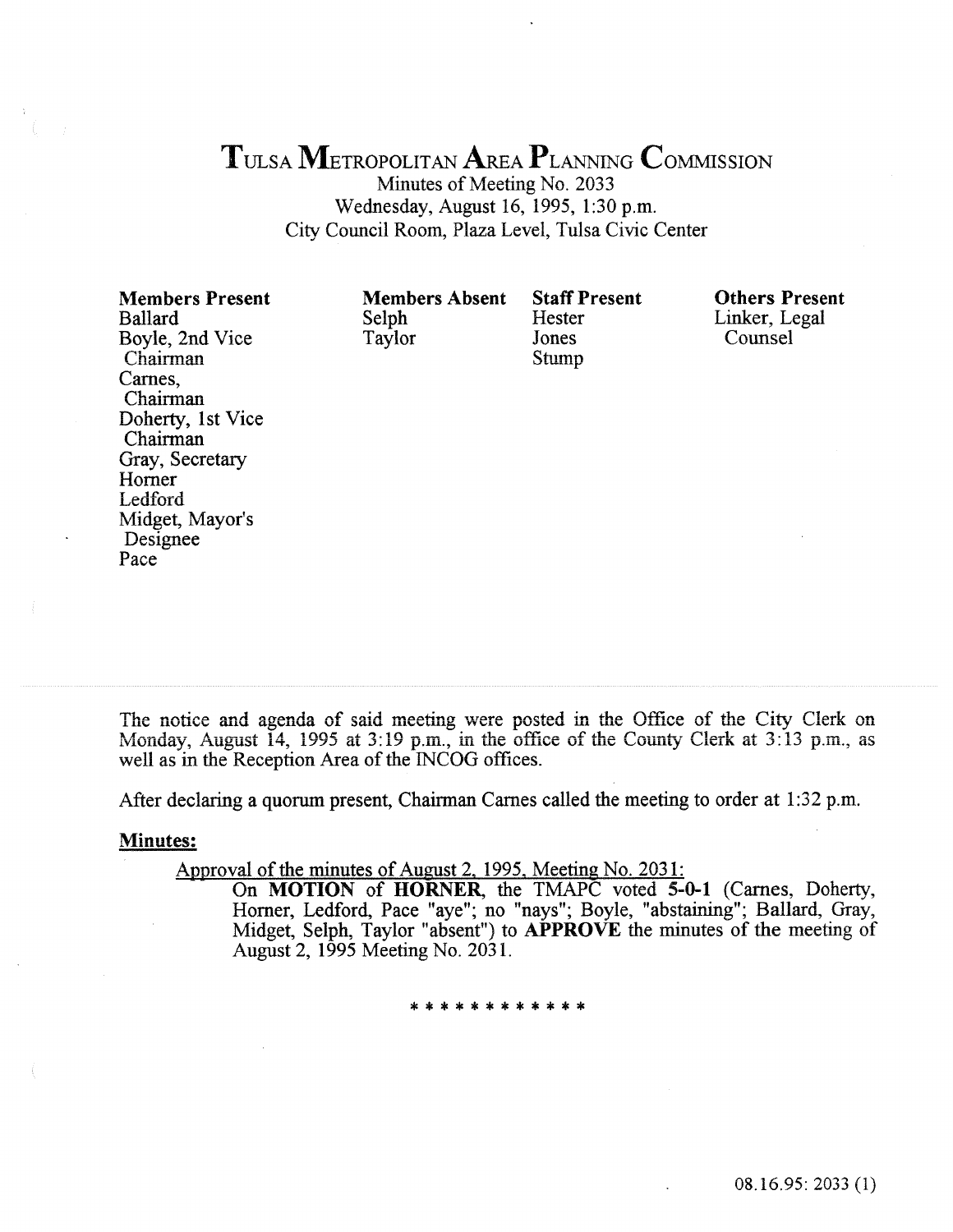#### SUBDIVISIONS:

#### PLAT WAIVER, SECTION 213 AND SECTION 260:

#### PUD-509 {494) (PD-17)(CD-6)

South of the southeast comer of East 5th Street South and South I 29th East Avenue.

Jones presented the request with Bill Lewis present at the TAC meeting.

Home stated that a water main extension may be required.

After considerable discussion on the sanitary sewer/septic situation for the lot, Matthews determined that sanitary sewer service is reasonably accessible to the lot and should be extended.

Lewis stated that a percolation test is being run and his client would meet the City's requirement for sewage disposal.

French stated that an access control agreement would be required and the minimum width for the access point should be 24 feet.

PUD-509 is a slightly less than two-acre development which was approved by the TMAPC for office, retail and/or warehouse uses. The applicant is requesting to waive the platting requirement for the western three lots, 11, 12 and 13, based on the submitted site plan.

Although Staff does not have a concern with the plat waiver, Staff is opposed to waiving the requirement on only three lots. The property is contained within an existing subdivision plat and is less than 2.5 acres in size.

Staff would recommend APPROVAL of the plat waiver for PUD-509 subject to the following conditions:

- 1. This waiver includes Lots 1, 2, 3, 11, 12 and 13, Block 4, Meadowbrook Heights.
- 2. The PUD development standards be filed of record by separate instrument in the Tulsa County Clerk's office.
- 3. Health Department approval of the septic system.
- 4. Grading and/or drainage plan approval by the Department of Public Works in the permit process.
- 5. Access control agreement, if required by the Department of Public Works (Traffic Engineering).
- 6. Utility extensions and/or easements if needed.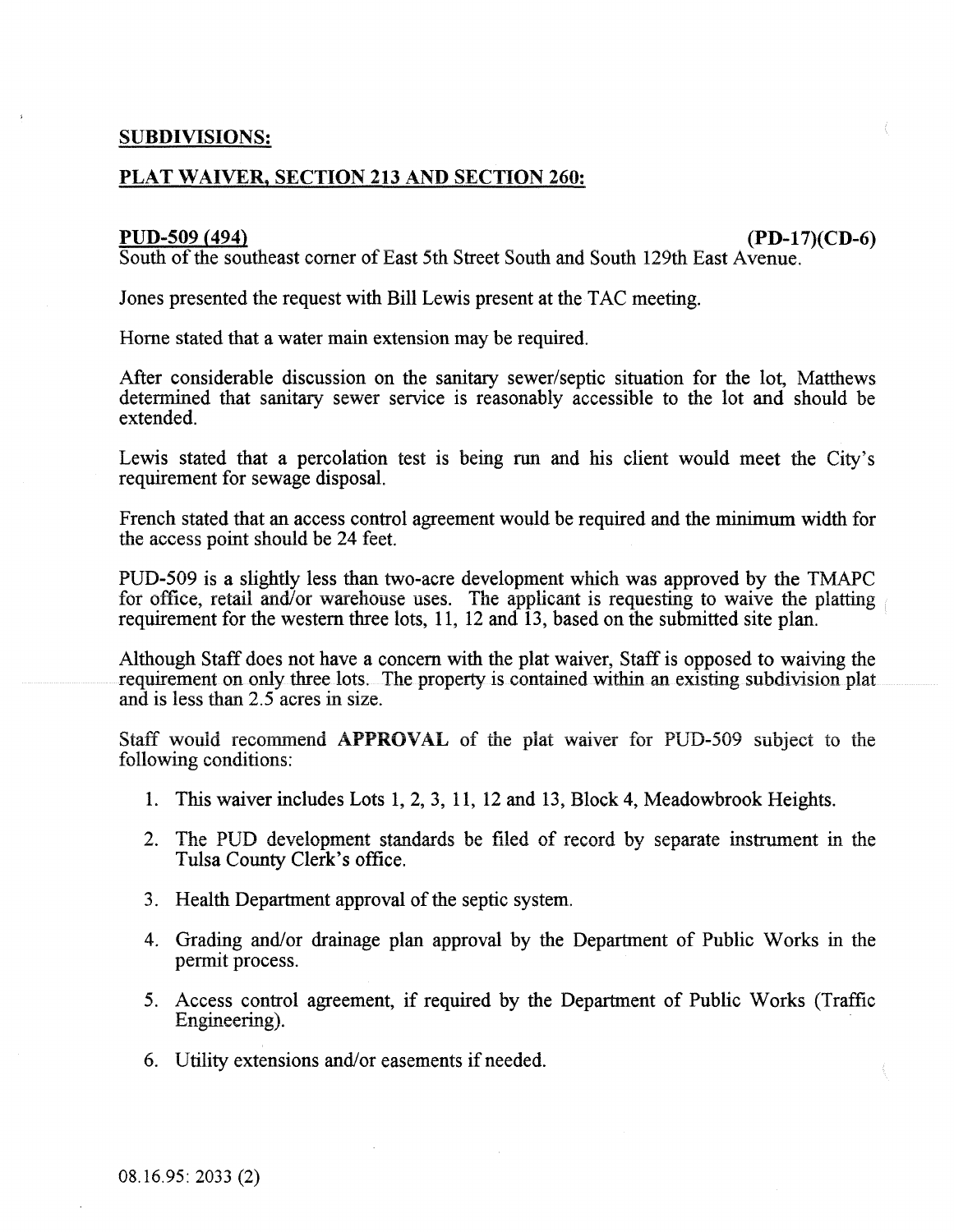On the MOTION of MATTHEWS, the Technical Advisory Committee voted unanimously to recommend APPROVAL of the PLAT WAIVER for PUD-509, subject to all conditions listed above.

#### Staff Comments

Mr. Jones reported that the major concern of the Technical Advisory Committee (TAC) is that this property is not presently served by sewer. He informed that there is sewer across the street, approximately 300' to the west of 129th East Avenue, as well as on the east side of 131st Street South, which is not as readily available. Mr. Jones explained that the procedure will be to bore under 129th East Avenue and tie into the existing sewer. He disclosed that Ken Matthews, Public Works, was adamant that sewer be extended to this area. Mr. Jones informed that sewer is being extended to serve this area and this lot will be a vital connection. Mr. Jones advised that at the TAC meeting the applicant asked if a septic system would be allowed. However it is questionable as to whether this property will perc due to limestone being close to the surface. Mr. Jones informed that Terry Silva, of the Health Department, reported that as of August 14, 1995 there was no perc test of record nor any request for perc test.

Responding to Mr. Boyle's inquiry regarding condition #3, "Health Department approval of the septic system", Mr. Jones explained that TAC was agreeable to allow the applicant to determine if the property would perc. If the property did not perc, the condition is moot; however, if the property does perc, then septic would be an option for the developer. Mr. Jones reiterated that both Public Works and the Health Department want the sewer extension.

Mr. Doherty informed of discussion with Terry Silva, who stated that he had no objection to a collection tank and pump since the usage on this property would be minimal. He also informed that according to Mike Buchert, it was not Ken Matthews' position, but the Utility Authority's position that he was echoing regarding sewer concerns.

Mr. Horner informed that breaking through the rock to reach the soil is the problem. It was his opinion that the demand for sewer was excessive and he declared that there are other accommodations available to alleviate concerns.

Mr. Jones informed that from discussions with Mr. Silva, he understood that Mr. Silva was not in favor of a temporary holding facility. Mr. Jones advised that from a planning standpoint, this is development, and if development is allowed, a system of sewer is required. Otherwise, when additional development occurs, there will not be a system to hookup to.

#### Applicant's Comments

Mr. Lewis informed that approximately 450' of pipe will be required at a cost of \$20,000 to \$30,000 to install sewer. He informed that the tract will be used for selling concrete statuary.

Mr. Doherty questioned whether there would be future development in the area to constitute sufficient usage of the waterline. He and Mr. Homer disclosed that they did not have faith in TAC's recommendation regarding this tract.

Mr. Ledford inquired as to how the public would be protected in the event of a transfer of deed.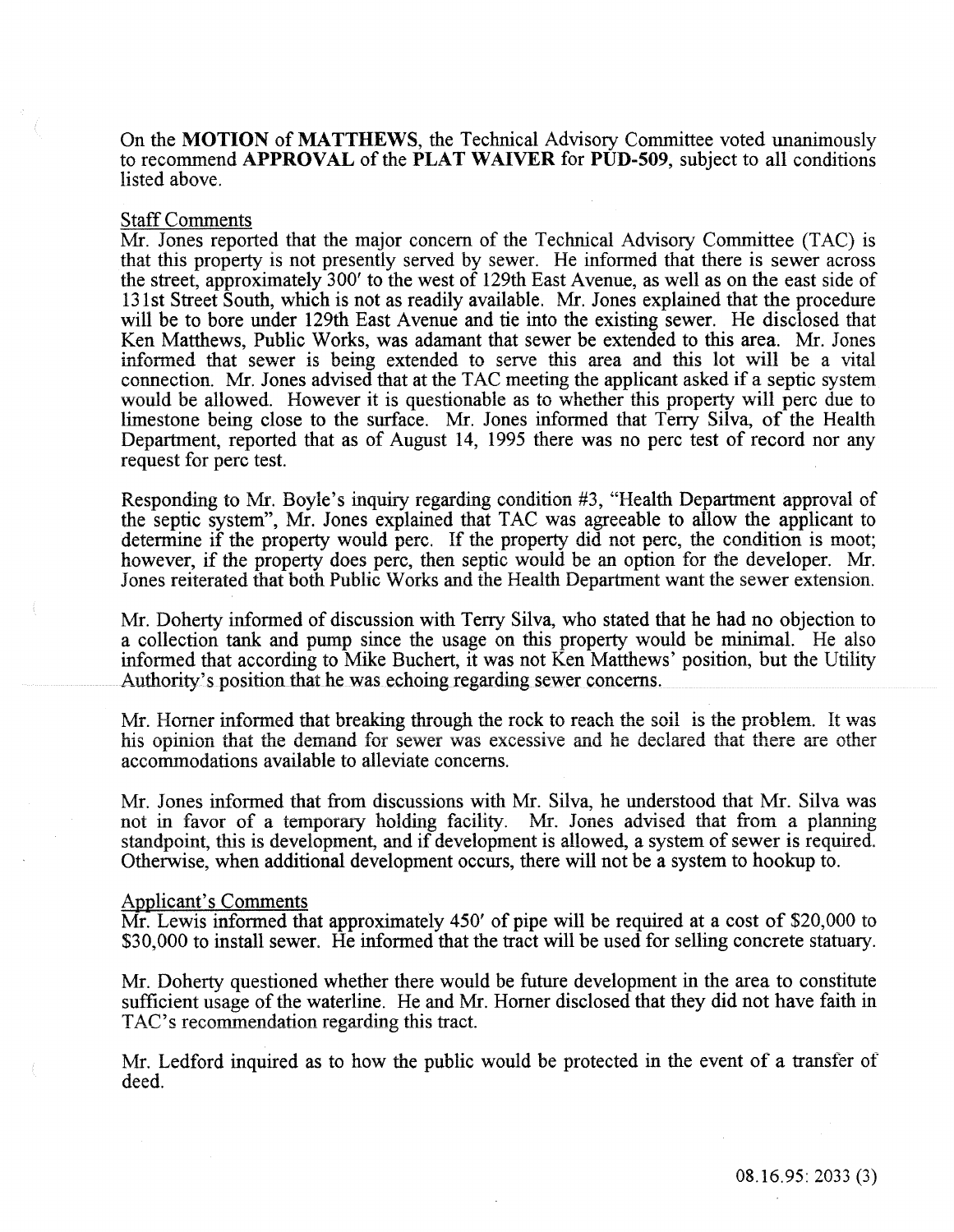Mr. Jones informed that rarely does a plat waiver require waiver of Subdivision Regulations, especially for sewer. He noted that this PUD allows statuary and warehouse use. Mr. Jones noted that the entire PUD is under consideration for plat waiver, and when the developer constructs the warehouse, the platting requirement will not be triggered. He responded to Mr. Ledford's inquiry stating that in this scenario, he sees no way of protecting the public.

#### Jeff Levinson 35 East 18th Street

Mr. Levinson was present representing the applicant. He pointed out that the original request was that the platting requirement be waived for a limited part of the PUD for statuary sales. He informed that the applicant would be willing to restrict the plat waiver to Lots 11, 12 and 13; however, TAC recommended that the plat waiver cover the entire PUD. Mr. Levinson declared that if the Planning Commission decides that sewer should be extended it would make this property impossible for any use because of prohibitive cost.

Mr. Boyle asked if the plat waiver could be limited to the three lots for outdoor storage as the applicant suggested.

Mr. Jones explained that this would create parcels that would be difficult for Staff to administer.

Mr. Levinson informed that if the plat waiver is denied, the applicant will not be able to use the tract.

Mr. Doherty questioned the concern over possible development without oversight, since the detail site plan must be reviewed by the Planning Commission, and questioned Staff's concern.

Mr. Jones explained that Staff is concerned because this is a development that does not meet Subdivision Regulations. TAC wanted sewer extension, and Staff sees no reason to deviate from that. He divulged that Subdivision Regulations state that every lot must be served by either a public sewer or a private septic system. He informed that Ken Matthews, Department of Public Works, feels that sewer is readily available.

Chairman Carnes determined that to access sewer from this tract would require blasting through limestone, giving a different definition to "readily available" in this case.

Mr. Linker asked if the Health Department made the determination on whether septic or sewer is required.

Mr. Jones responded in the affirmative and reported that Mr. Silva informed him that no perc test has been applied for on the tract. He informed that T AC was hoping that perc test results would be complete by the time this item appeared before the Planning Commission.

Mr. Doherty questioned why the Health Department made the determination as to whether a sewer is extended or not.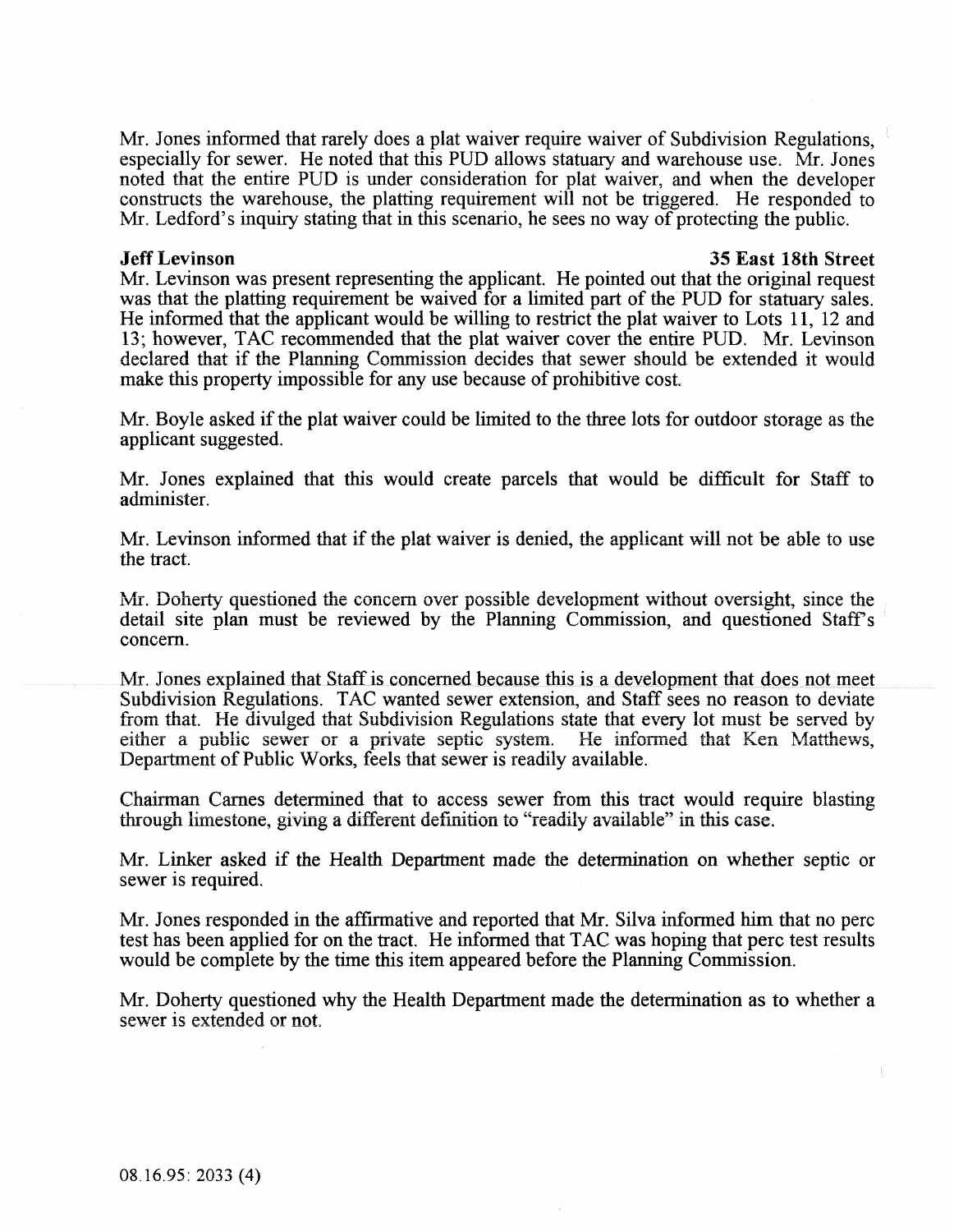#### TMAPC Action; 8 members present:

On MOTION of BOYLE, the TMAPC voted 7-1-0 (Ballard, Boyle, Carnes, Doherty, Homer, Ledford, Pace "aye"; Gray "nay"; none "abstaining"; Midget, Selph, Taylor "absent") to **APPROVE** the PLAT WAIVER for Lots 11, 12 and 13 only of PUD-509 subject to conditions 1, 2, 4, 5 and 6 and subject to approval by the Health Department of arrangements the applicant desires to make for waste disposal and WAIVER of Subdivision Regulations.

Mr. Stump asked if the Health Department refuses to approve a holding tank, does that mean the applicant can't have one.

Mr. Boyle informed that his motion was subject to approval of the Health Department, but not being limited strictly to an extension of the sewer.

Mr. Jones asked if the perc test fails and the Health Department won't approve a temporary holding facility, if the applicant would be required to extend the sewer.

Mr. Boyle replied in the affirmative, or there would have to be another plan.

Mr. Carnes informed that the Heaith Department wouid have to grant approval according to the motion.

#### \*\*\*\*\*\*\*\*\*

#### CHANGE OF ACCESS ON RECORDED PLAT:

Conoco Heights Addition (883) 7111 S. Lewis Ave.

# (PD-18)(CD-8) *cs*

#### Staff Comments

Mr. Jones referred to the map in the agenda packets depicting new accesses created on 7lst Street and on South Lewis Avenue. He noted existing access points at this corner and pointed out that this shouid serve not only the comer property, but the property to the south and east as well. Mr. Jones informed that Traffic Engineering has reviewed the access change and signed off on it; therefore, and Staff recommends APPROVAL of the change of access subject to the map presented.

#### TMAPC Action; 8 members present:

On MOTION of BOYLE, the TMAPC voted 8-0-0 (Boyle, Carnes, Doherty, Gray, Homer, Ledford, Midget, Pace "aye"; no "nays"; none "abstaining"; Ballard, Selph, Taylor "absent") to APPROVE the CHANGE OF ACCESS ON RECORDED PLAT for Conoco Heights Addition as recommended by Staff.

#### \*\*\*\*\*\*\*\*\*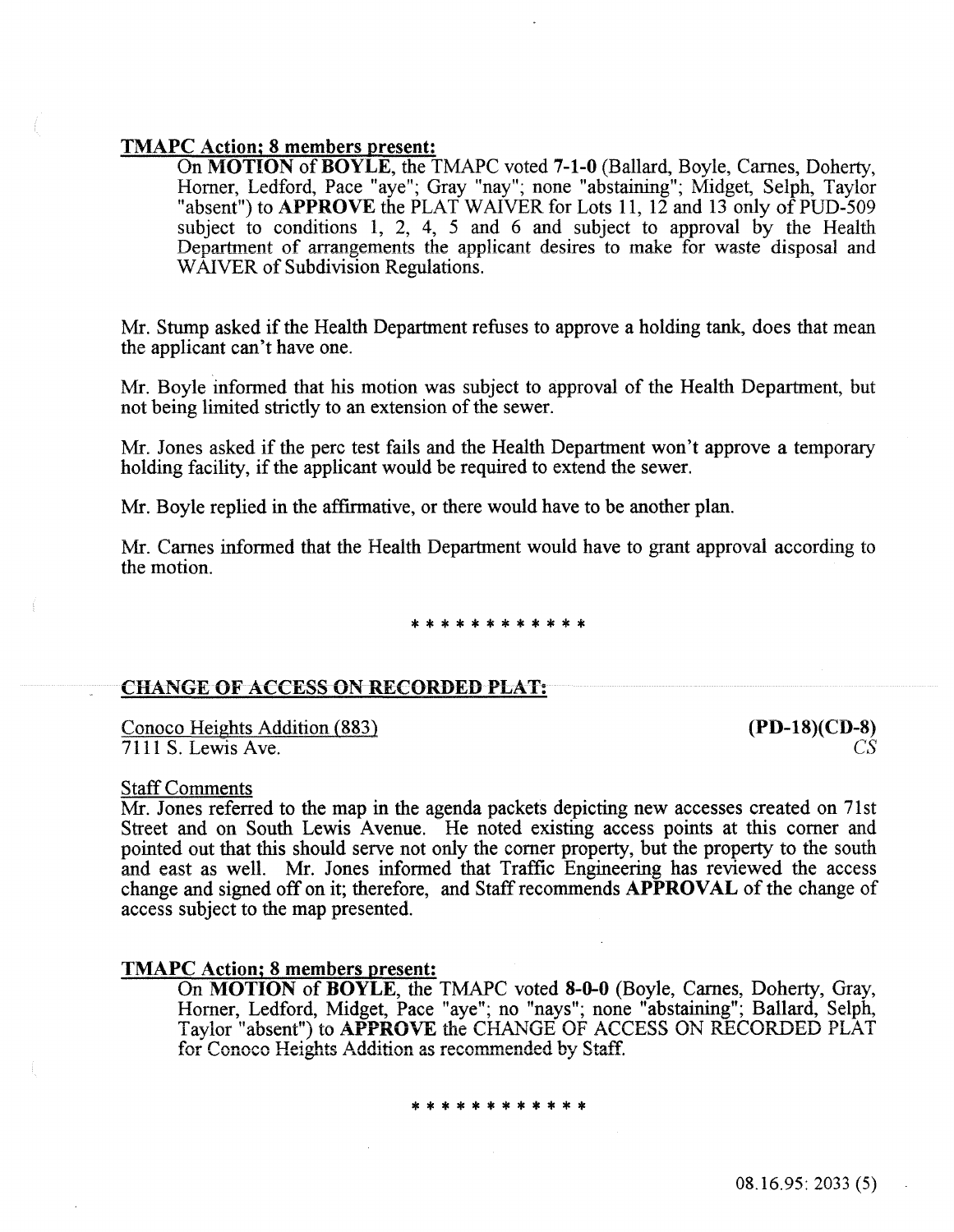#### LOT-SPLIT **FOR** WAIVER OF SUBDIVISION REGULATIONS:

#### L-18117 Hugh & Pearl Fassett (T. Sack)(1783) *RS-3* (PD-18b)(CD-2)

Jones presented the request with Ted Sack in attendance at the TAC meeting.

Considerable discussion was given to access to South Harvard Avenue.

French recommended that all be subject to Traffic Engineering approval.

Water extension was discussed and tentatively agreed on by Home.

Matthews noted that a site plan with no back-up access to Harvard would be beneficial. Sack stated that he would try and obtain site plans and work out access concerns with Traffic Engineering prior to the TMAPC meeting.

It is proposed to configure an existing residential lot into four lots. All of the lots will meet the Bulk and Area Requirements for the *RS-3* District. East 84th Street South now dead-ends at the southwestern portion of the property. The existing undivided tract was previously governed under PUD-395 and approval stated that extension of East 84th Street South east to South Harvard Avenue was not required. However, PUD-395 has been abandoned under PUD-395-A. Since the PUD has been abandoned. Staff requests TAC review this Since the PUD has been abandoned, Staff requests TAC review this application and make recommendation concerning the extension of East 84th Street South east to South Harvard Avenue.

On the MOTION of FRENCH, the Technical Advisory Committee voted unanimously to recommend APPROVAL of the LOT-SPLIT with WAIVER of the Subdivision Regulations, subject to the above conditions.

#### Staff Recommendation

Mr. Jones pointed out the mutual access point for Tracts C  $\&$  D and for Tracts A  $\&$  B. He informed that there was considerable discussion at TAC regarding the mutual access easement along the west sides of Tracts B, C & D, and TAC decided to recommend approval with the caveat that Traffic Engineering approve all access. Traffic Engineering wants to review site plans to ensure the driveways are mutual and to review the layout to these lots.

Mr. Doherty questioned why 84th Street South was not extended to South Harvard, since this is the only access for a collector street in the entire mile to the west. He noted that the Planning Commission has always insisted that collector streets be connected through to the arterial to minimize frontage from residential streets onto arterials.

Mr. Jones advised that TAC considered a cul-de-sac on 84th Street South as well as hammerhead turnarounds; however, these considerations were rejected because Traffic Engineering determined that there was no need to extend the street. Traffic Engineering. wants to review the site plan with the houses depicted and location of drives before final approval.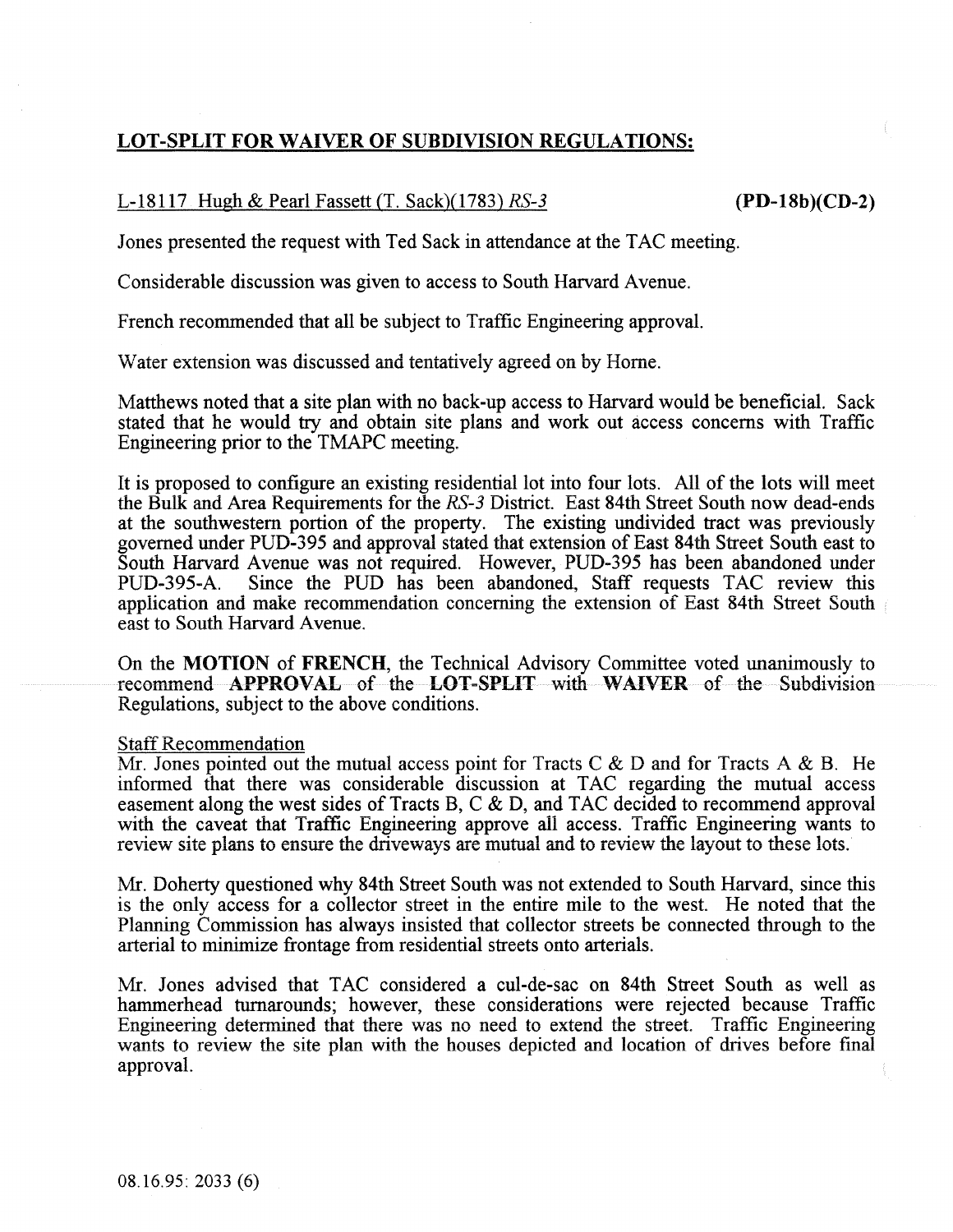#### Applicant's Comments

Mr. Sack gave a detailed history of the tract, noting that throughout the development process area residents expressed opposition to the extension of East 84th Street South for the development. He noted that there are homes south of the church with frontage on Harvard. Mr. Sack informed that he is attempting to minimize points of access onto Harvard. He is ttying to create mutual access so lot owners would work together to create sufficient space for turnaround areas, to avoid vehicies being required to back onto Harvard.

Mr. Doherty asked why Tracts C & D were not fronted on East 84th Street South with no access to Harvard.

Mr. Sack explained that there is not sufficient frontage, and Tract B would be strangely configured. Mr. Sack informed that he would have no problem with a requirement for mutual access on the west to connect the three lots. He informed that the development would be more attractive facing Harvard while providing access to the west, and using the west portion for a garage access. Mr. Sack noted that this would reduce the amount of traffic egressing Harvard.

Mr. Doherty noted that Harvard is a two~lane street at this location; however, it is a secondaty arterial and in the future will become a five-lane street. He questioned the wisdom of fronting residences on a five-lane street.

Mr. Sack replied that with restricted points of access fronting residences on Harvard would produce less traffic than commercial development.

Hugh Fassett, owner of the tract, informed that in the past residents of the area have been adamant regarding no access from the subject tract to 84th Street, allowing access only to Harvard.

Mr. Stump informed that the PUD originally proposed significantly higher density of development, which is why no access was desired from 84th Street South. However, now that single-family homes of equal-sized lots to the surrounding neighborhood are proposed, he sees no reason that access from 84th Street South would create a hardship.

#### TMAPC Action; 7 members present:

On MOTION of LEDFORD, the TMAPC voted 7-0-0 (Ballard, Carnes, Doherty, Gray, Homer, Ledford, Pace "aye"; no "nays"; none "abstaining"; Boyle, Midget, Selph, Taylor "absent") to APPROVE L-18117 for LOT-SPLIT FOR WAIVER OF SUBDIVISION REGULATIONS allowing the homes to front Harvard with a mutual access easement across the rear lots of B, C and D and allowing access to those lots from 84th Street, with limits of no access on Harvard, relocating the second access point on Tract A north 10,' and locating both access points on Tract A.

\*\*\*\*\*\*\*\*\*\*\*\*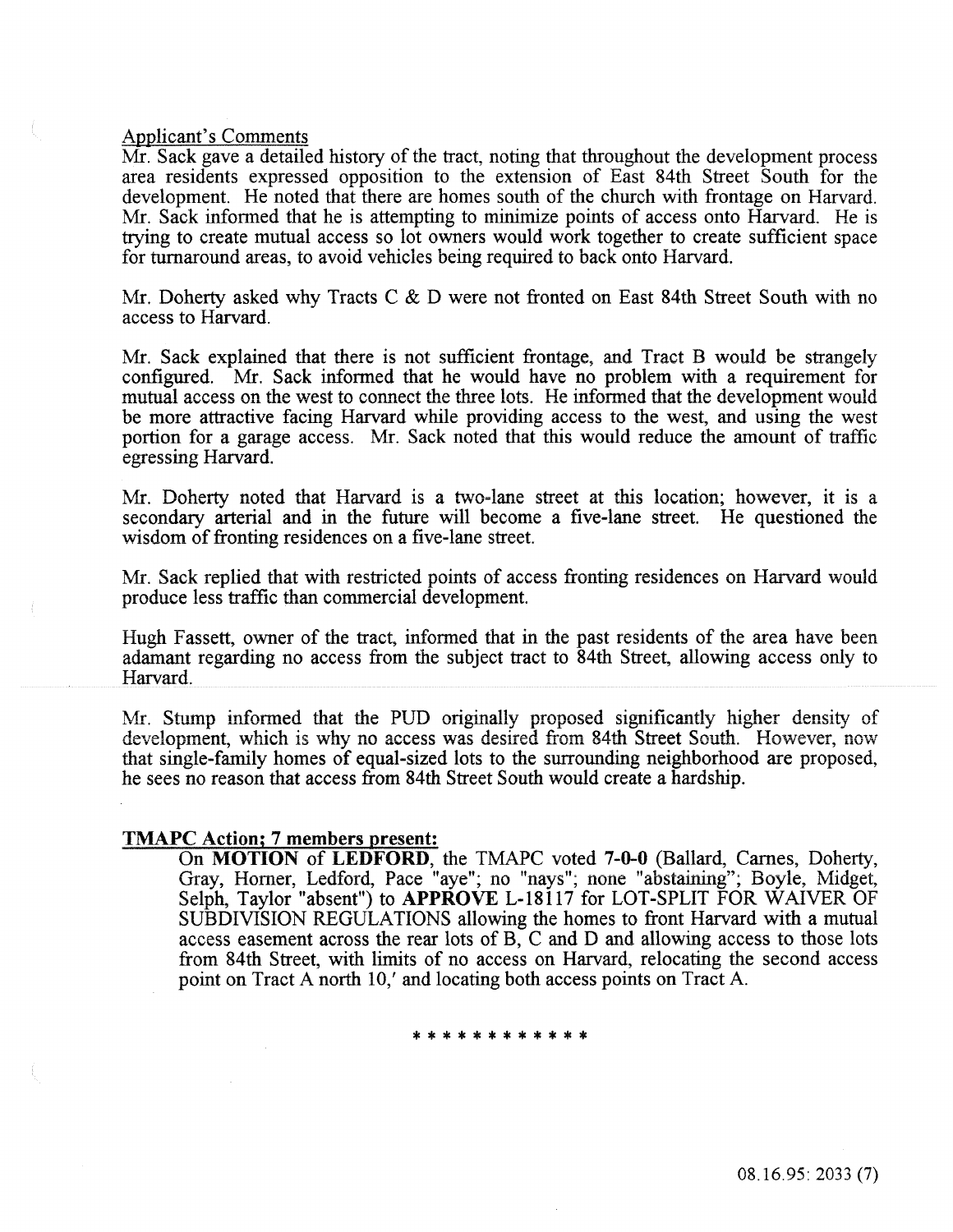### LOT-SPLITS FOR RATIFICATION OF PRIOR APPROVAL:

| L-18100 BMW/Classic (J. Levinson)(192)                | $(PD-1)(CD-4)$   |
|-------------------------------------------------------|------------------|
| 125 W. 3rd St. S.                                     | <i>CBD</i>       |
| L-18116 Guier Woods IV East HOA (E. Nelson)(883)      | $(PD-18B)(CD-2)$ |
| Between S. Florence & S. Gary Pl. at E. 75th Pl. S.   | $RS-I$           |
| L-18120 Melvin & Janet Stevenson (T. Sack)(1093)      | $(PD-5)(CD-4)$   |
| 6211 E. 15th St. S.                                   | ΙM               |
| L-18129 Farris Children's' Trust (City of Tulsa)(794) | $(PD-17)$ (CD-7) |
| 1956 S. Garnett Rd.                                   | CS.              |
| L-18130 Bank IV, N.A. (J. Moody)(883)                 | $(PD-18B)(CD-8)$ |
| Southeast corner of E. 71st St. S. & S. Lewis Ave.    | -CS              |
| L-18132 Francis Carnegy (W. Morris)(883)              | $(PD-18B)(CD-2)$ |
| 2440 E. 75th St. S.                                   | $RS-1$           |
| L-18134 TRMI $(S. Sumner)(283)$                       | $(PD-18C)(CD-7)$ |
| 6111 S. Sheridan Rd.                                  |                  |
| L-18135 Bessie M. Kravis Estate (A. Smith)(1993)      | $(PD-6)(CD-9)$   |
| 2109 E. 30th Pl. S.                                   | $RS-1$           |
| L-18136 Jim & Cindy Frederick $(282)$                 | $(PD-8)(CD-2)$   |
| 4001 E. 101st St. S.                                  | $RS-3$           |

#### **Staff Comments**

Mr. Jones announced that Staff has found the above-listed lot-splits to be in conformance with the lot-split requirements.

#### TMAPC Action; 7 members present:

On MOTION of HORNER, the TMAPC voted 7-0-0 (Ballard, Carnes, Doherty, Gray, Homer, Ledford, Pace "aye"; no "nays"; none "abstaining"; Boyle, Midget, Selph, Taylor "absent") to RATIFY the above-listed lot-splits having received prior approval and fmding them to be in accordance with subdivision regulations.

\*\*\*\*\*\*\*\*\*\*\*\*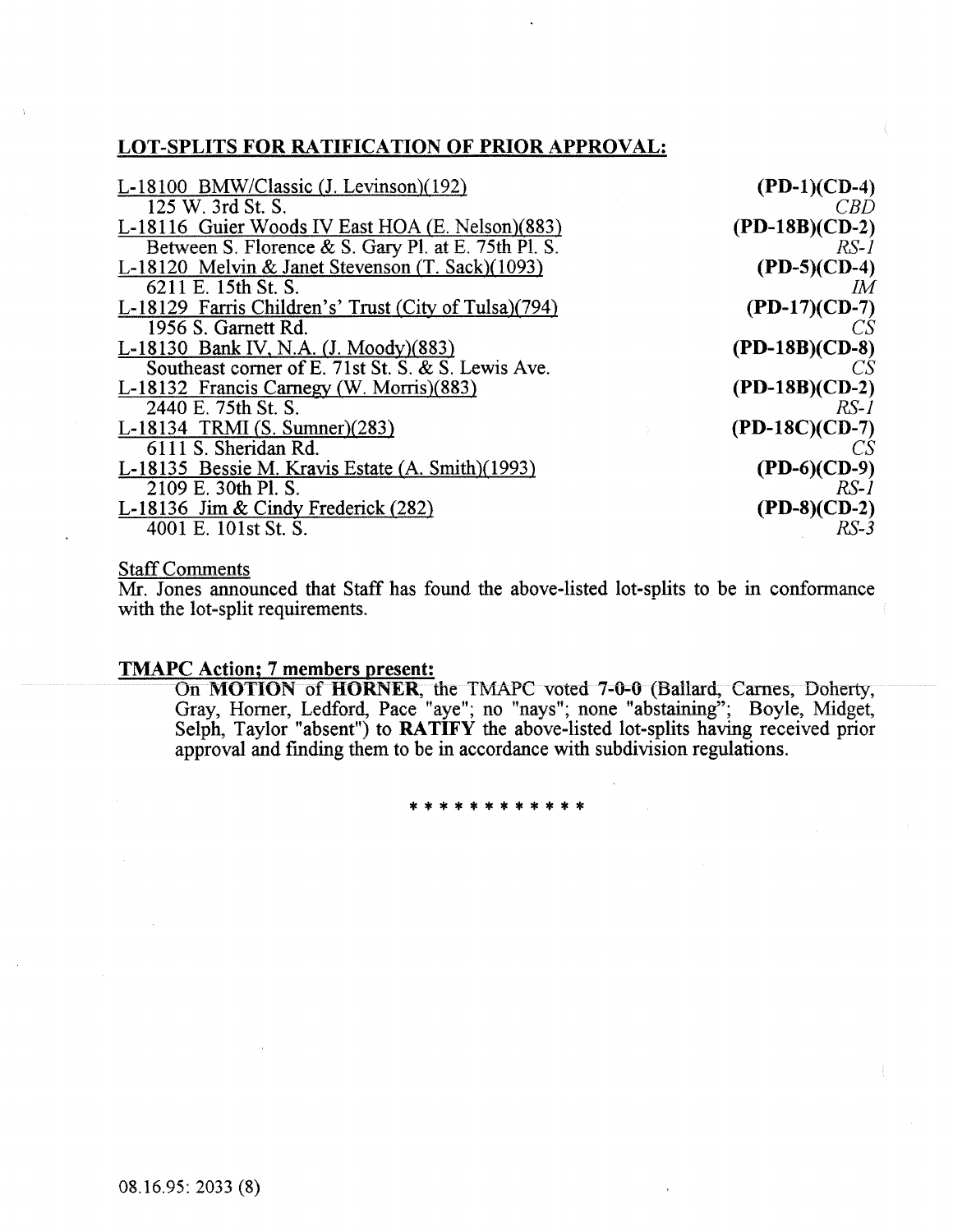#### CONTINUED ZONING PUBLIC HEARING:

Application No.: PUD 179-V Major Amendment Applicant: Thomas F. Williams Location: East of southeast corner of 73rd Street South and Memorial Drive. Date of Hearing: August 16, 1995

The applicant is proposing to permit CS uses and a dry cleaning/laundry use on Lot 4, Block 1 of Randall Plaza which currently is only permitted office uses under PUD 179-P. There is also a proposal to transfer 6,000 SF of commercial use from Lot 3 to Lot 4, Block 1 of Randall Plaza and to increase the permitted size of the allocated ground sign on Lot 4 from 32 SF to 75 SF. Lot 4 which fronts the south side of 73rd Street is between two areas of PUD 179 designated and developed for office. On the north side of 73rd is a furniture store and the Venture Department store. South of Lot 4 is Lot 3 which is vacant, fronts 74th street and is approved for commercial uses as part of PUD-179-P.

Staff fmds the uses and intensities of development proposed to be in harmony with the spirit and intent of the Code. Based on the following conditions, Staff finds PUD-179-V to be: (1) consistent with the Comprehensive Plan;  $(2)$  in harmony with the existing and expected development of surrounding areas; (3) a unified treatment of the development possibilities of the site; and (4) consistent with the stated purposes and standards of the PUD Chapter of the Zoning Code.

Therefore, Staff recommends **APPROVAL** of PUD-179-V subject to the following conditions:

#### 1. Development Standards:

| Permitted Uses:                     | Use Units 11, 13 and 14 excluding funeral homes |
|-------------------------------------|-------------------------------------------------|
| <b>Maximum Building Height:</b>     | One story, not to exceed 22'                    |
| <b>Maximum Building Floor Area:</b> | 6,800 SF                                        |
| <b>Minimum Building Setbacks:</b>   |                                                 |
| West boundary                       | 5'                                              |
| North boundary                      | $-12$                                           |
| East boundary                       | $28^{\circ}$                                    |
| Centerline of 74th Place            | $50^{\circ}$                                    |
| Minimum Landscaped Open Space       | $10\%$ of lot                                   |
|                                     |                                                 |

#### Lot 3, Block 1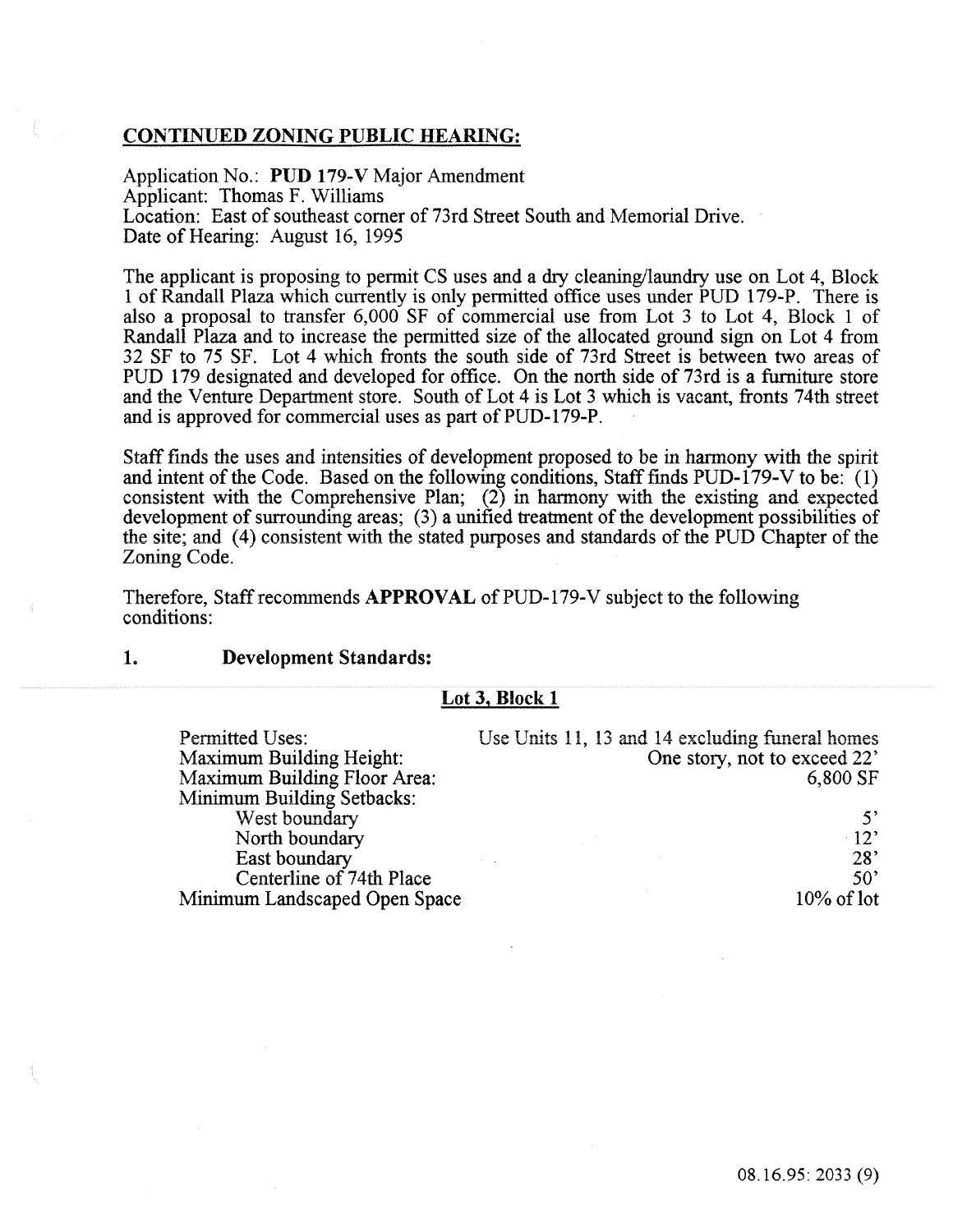#### Lot 4 Block 1

| Permitted Uses:                 | Use Units 11, 13 14 and dry cleaning/laundry<br>as allowed in Use Unit 15, excluding funeral<br>homes |
|---------------------------------|-------------------------------------------------------------------------------------------------------|
| <b>Maximum Building Height:</b> | One story, not exceeding 22'                                                                          |
| Maximum Building Floor Area:    | $9.000SF*$                                                                                            |
| Minimum Building Setbacks:      |                                                                                                       |
| <b>West Boundary</b>            | $10^{\circ}$                                                                                          |
| South boundary                  | 35'                                                                                                   |
| East boundary                   | 11'                                                                                                   |
| Centerline of 73rd Street South | 55'                                                                                                   |
|                                 |                                                                                                       |

Minimum Landscaped Open Space

\*Of the 9,000 SF of building floor area, only 6,000 SF total may be used for Use Unit 13, 14, and dry cleaning/laundry uses and the dry cleaning/laundry use is limited to 3,000SF unless granted a variance for additional floor area by the Board of Adjustment.

2. Maximum permitted signage is as follows:

#### Ground signs

One ground sign per lot not to exceed 32 SF of display surface area each nor 8' in height.

10% of lot

#### Wall signs

Signs shall not exceed a display surface area of one square foot per each lineal foot of building wall to which it is attached.

No signs shall be flashing and illumination shall be by constant light.

- 3. A 6' high screening fence shall be erected along the east boundary of Lot 3, Block 1.
- 4. No Zoning Clearance Permit shall be issued for a development area within the PUD until a Detail Site Plan for the development area, which includes all buildings and required parking, has been submitted to the TMAPC and approved as being in compliance with the approved PUD Development Standards.
- 5. A Detail Landscape Plan for each development area shall be submitted to the TMAPC for review and approval. A landscape architect registered in the State of Oklahoma shall certify to the zoning officer that all required landscaping and screening fences have been installed in accordance with the approved Landscape Plan for that development area prior to issuance of an Occupancy Permit. The landscaping development area prior to issuance of an Occupancy Permit. materials required under the approved Plan shall be maintained and replaced as needed, as a continuing condition of the granting of an Occupancy Permit.
- 6. No sign permits shall be issued for erection of a sign within a development area of the PUD until a Detail Sign Plan for that development area has been submitted to the TMAPC and approved as being in compiiance with the approved PUD Development Standards.
- 7. All trash, mechanical and equipment areas shall be screened from public view by persons standing at ground level.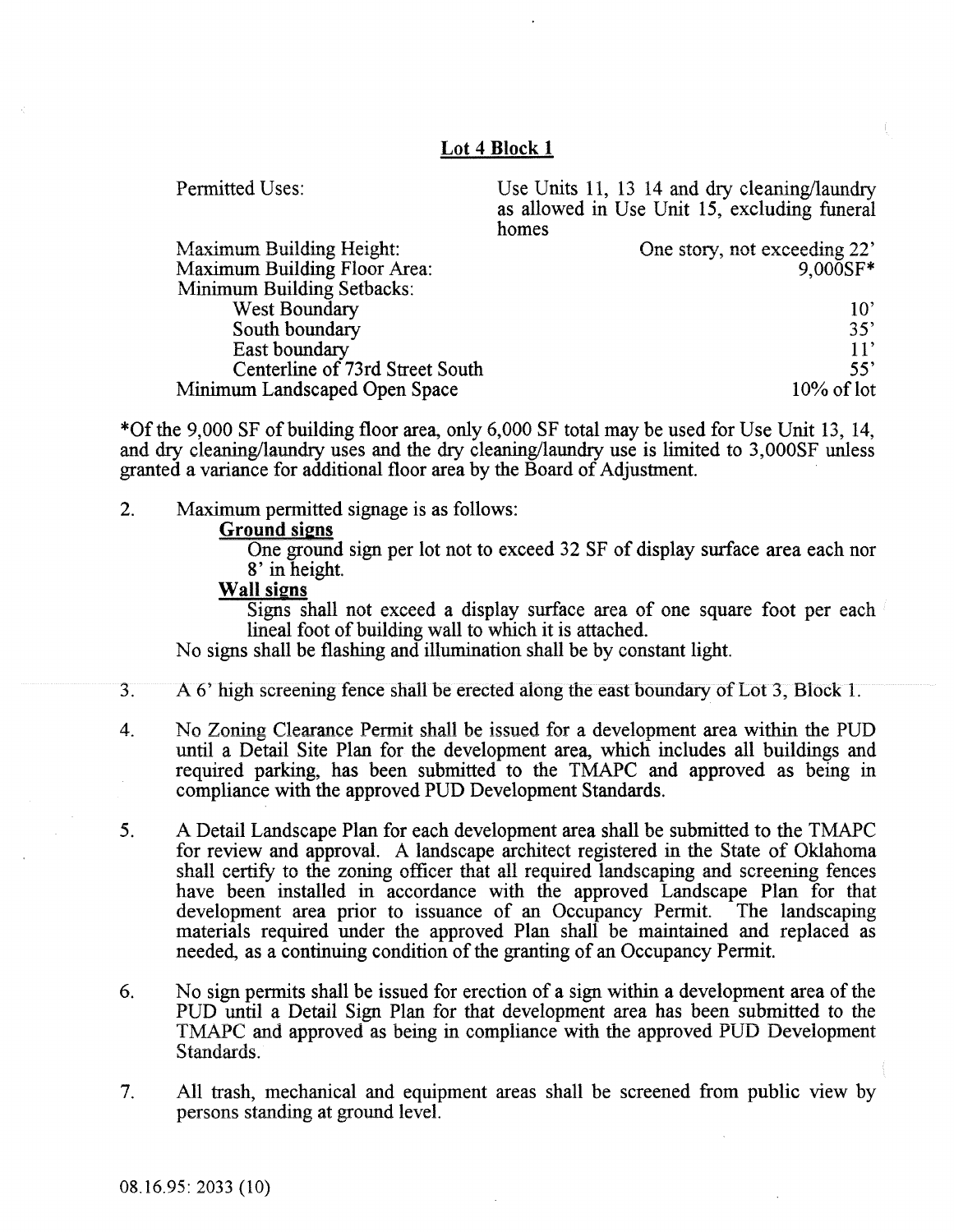- 8. All parking lot lighting shall be directed downward and away from adjacent residential areas. Light standards shall be limited to a maximum height of 12 feet within the east 100' of Lot 3, Block 1.
- 9. The Department of Public Works or a Professional Engineer registered in the State of Oklahoma shall certify to the zoning officer that all required stormwater drainage structures and detention areas serving a development area have been installed in accordance with the approved plans prior to issuance of an Occupancy Permit.
- 10. No Building Permit shall be issued until the requirements of Section 1107E of the Zoning Code have been satisfied and approved by the TMAPC and filed of record in the County Cierk's office, incorporating within the restrictive covenants the PUD conditions of approval and making the City beneficiary to said covenants.
- 11. Subject to conditions recommended by the Technical Advisory Committee during the subdivision platting process which are approved by TMAPC.

#### Staff Comments

Mr. Stump announced that this item was continued from the August 9, 1995 Planning Commission meeting to allow Staff to research how the office building's parking lot, to the east of the subject tract, related to this application. Upon investigation it was discovered that the maneuvering area for spaces on the office park were on the subject tract. Mr. Stump informed that the applicant has no problem with the layout in which he will use some of the paving to access his parking. He informed that this will be coordinated with the deveiopment to the east as was originally proposed when the offices were developed.

# **Interested Parties**<br>Charles Sexton

Mr. Sexton expressed agreement with the application.

8310 East 73rd 74133

#### TMAPC Action; 7 members present:

On MOTION of PACE, the TMAPC voted 7-0-0 (Ballard, Carnes, Doherty, Gray, Homer, Ledford, Pace "aye"; no "nays"; none "abstaining"; Boyle, Midget, Selph, Taylor "absent") to recommend APPROVAL of PUD 179-V MAJOR AMENDMENT as recommended by Staff.

#### LEGAL DESCRIPTION

Lots 3 and 4, Block 1, Randall Plaza, and located east of the southeast comer of E. 73rd StreetS. and South Memorial Drive, Tulsa, Oklahoma.

\*\*\*\*\*\*\*\*\*

08.16.95: 2033 (11)